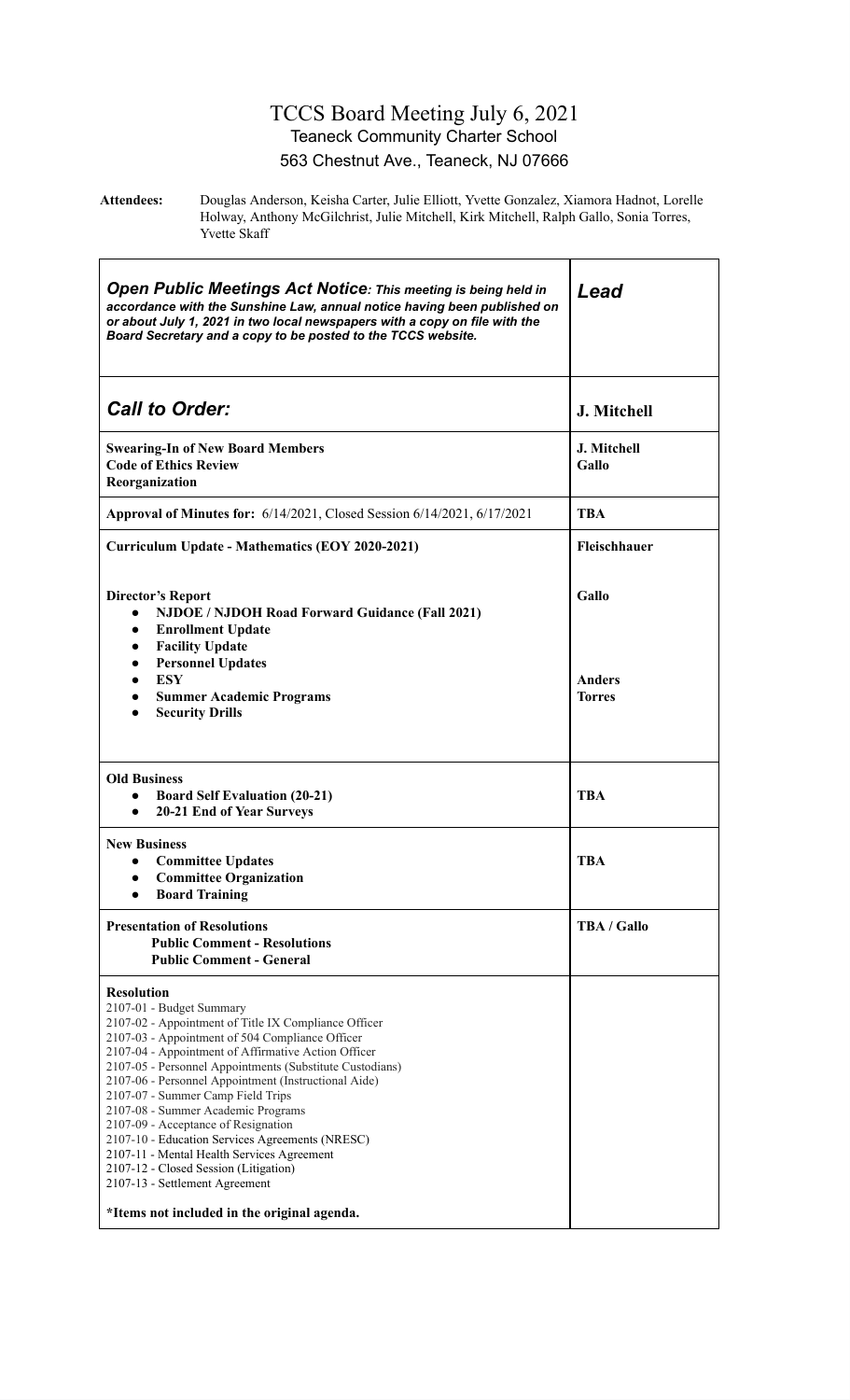# **TCCS Board Meeting July 6, 2021** *Resolution 2107-01 Budget Summary*

**BE IT RESOLVED, that the Budget Summary for June 15, 2021 - June 30, 2021 (total amount \$95,192.46) be approved.**

| Moved by:       |            | <b>Seconded By:</b> |               |            |                |                    |            |                |
|-----------------|------------|---------------------|---------------|------------|----------------|--------------------|------------|----------------|
| <b>Vote</b>     |            |                     |               |            |                |                    |            |                |
|                 | <b>Yes</b> | N <sub>0</sub>      |               | <b>Yes</b> | N <sub>0</sub> |                    | <b>Yes</b> | N <sub>0</sub> |
| <b>Anderson</b> |            |                     | Gonzalez      |            |                | <b>McGilchrist</b> |            |                |
| Carter          |            |                     | Hadnot        |            |                | J. Mitchell        |            |                |
| <b>Elliott</b>  |            |                     | <b>Holway</b> |            |                | K. Mitchell        |            |                |

| <b>Resolution Carried:</b> | Yes |  |
|----------------------------|-----|--|
|----------------------------|-----|--|

**Date:\_\_\_\_\_\_\_\_\_\_\_\_\_\_\_\_\_\_\_\_\_\_\_\_\_\_\_\_\_\_\_\_\_\_\_\_\_\_**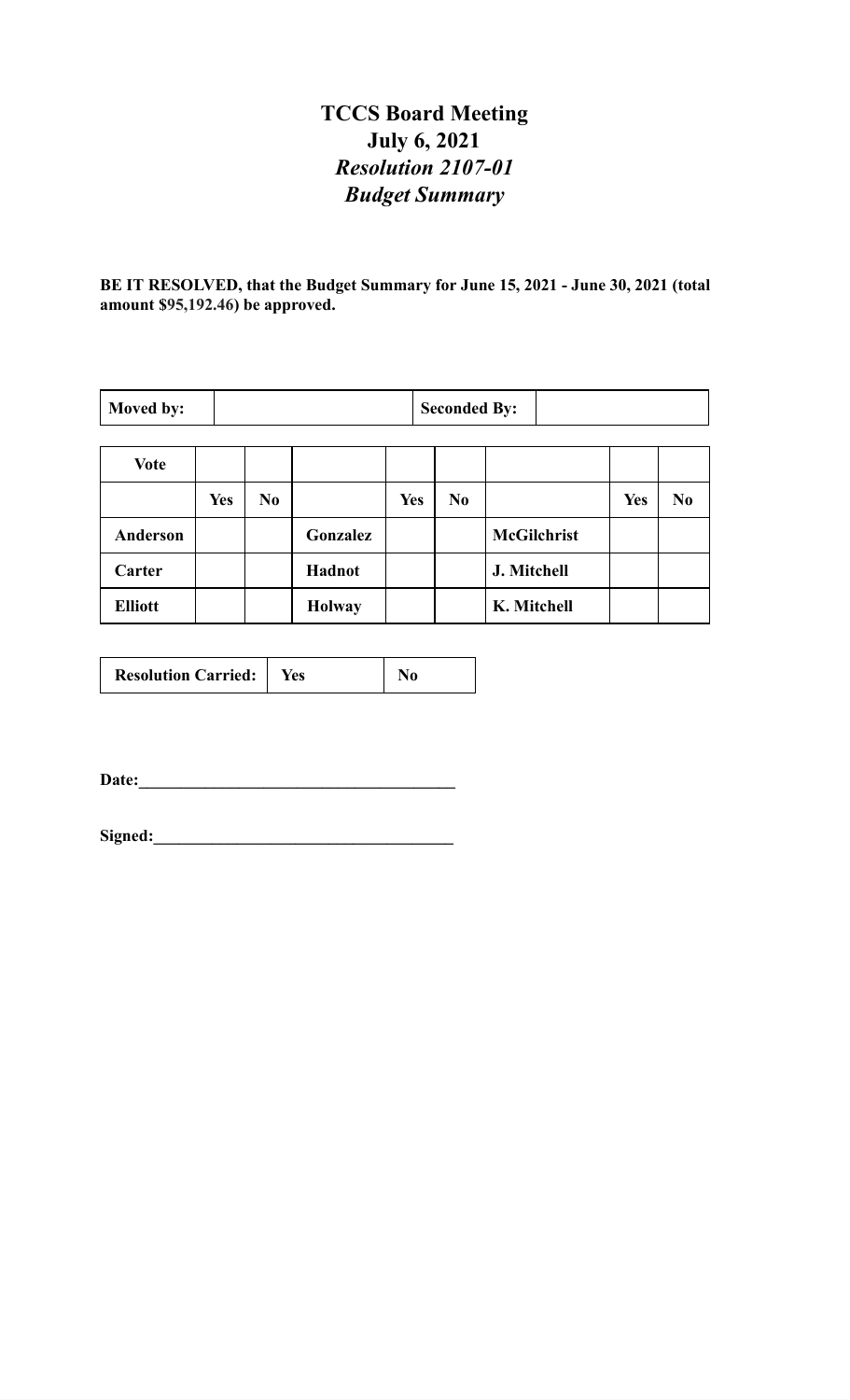# **TCCS Board Meeting July 6, 2021** *Resolution 2107-02 Appointment of Title IX Compliance Of icer*

**BE IT RESOLVED that the TCCS Board approve the appointment of Sonia Torres as "Title IX Compliance Officer".**

| Moved by: | <b>Seconded By:</b> |  |
|-----------|---------------------|--|
|-----------|---------------------|--|

| <b>Vote</b>    |            |                |               |            |                |                    |            |                |
|----------------|------------|----------------|---------------|------------|----------------|--------------------|------------|----------------|
|                | <b>Yes</b> | N <sub>0</sub> |               | <b>Yes</b> | N <sub>0</sub> |                    | <b>Yes</b> | N <sub>0</sub> |
| Anderson       |            |                | Gonzalez      |            |                | <b>McGilchrist</b> |            |                |
| Carter         |            |                | Hadnot        |            |                | J. Mitchell        |            |                |
| <b>Elliott</b> |            |                | <b>Holway</b> |            |                | K. Mitchell        |            |                |

| <b>Resolution Carried:</b> | Yes |  |
|----------------------------|-----|--|
|----------------------------|-----|--|

**Date:\_\_\_\_\_\_\_\_\_\_\_\_\_\_\_\_\_\_\_\_\_\_\_\_\_\_\_\_\_\_\_\_\_\_\_\_\_\_**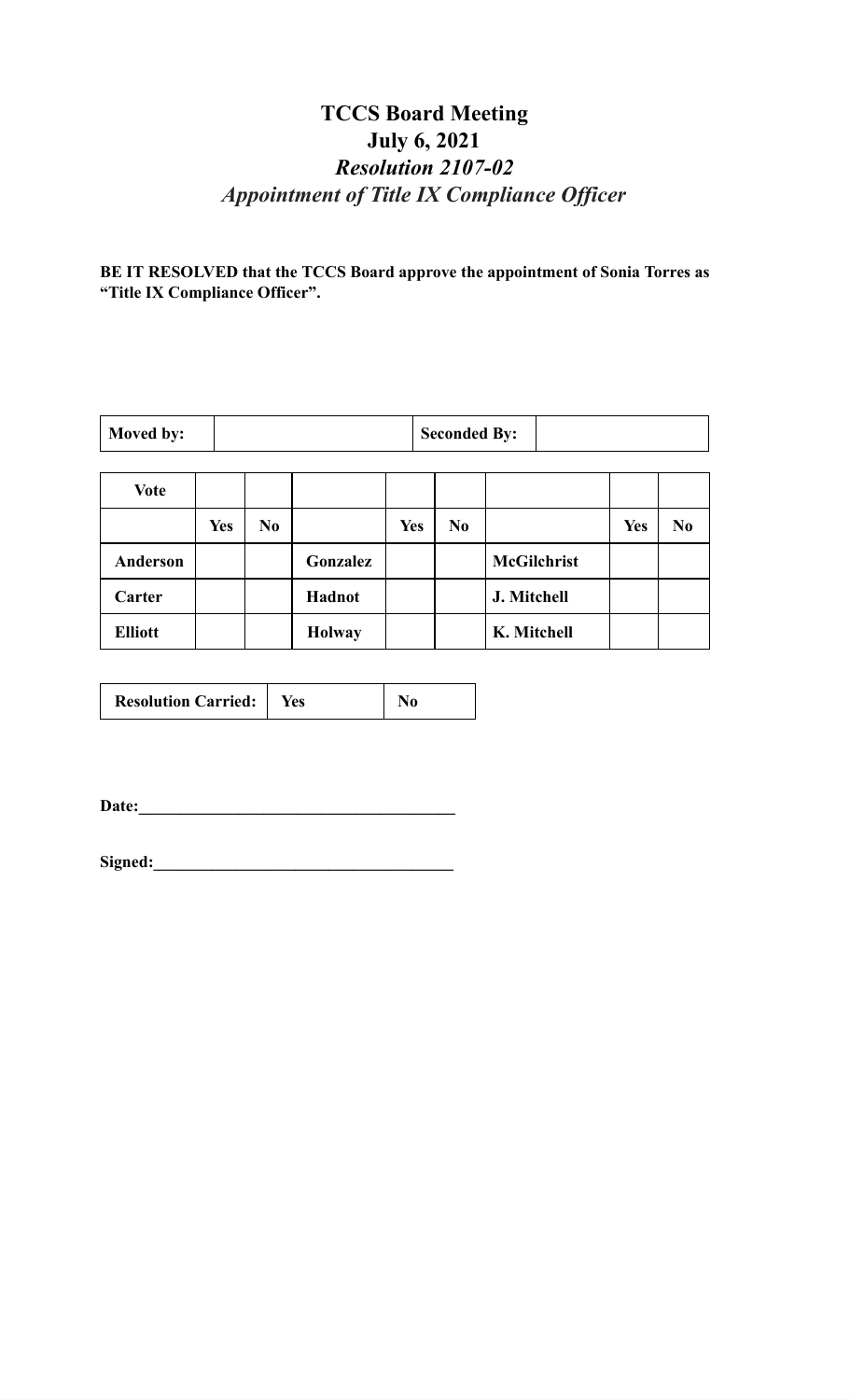# **TCCS Board Meeting July 6, 2021** *Resolution 2107-03 Appointment of 504 Compliance Of icer*

**BE IT RESOLVED that the TCCS Board approve the appointment of Kristina Anders as "504 Compliance Officer".**

| Moved by: | <b>Seconded By:</b> |  |
|-----------|---------------------|--|
|-----------|---------------------|--|

| <b>Vote</b>    |            |                |               |            |                |                    |            |                |
|----------------|------------|----------------|---------------|------------|----------------|--------------------|------------|----------------|
|                | <b>Yes</b> | N <sub>0</sub> |               | <b>Yes</b> | N <sub>0</sub> |                    | <b>Yes</b> | N <sub>0</sub> |
| Anderson       |            |                | Gonzalez      |            |                | <b>McGilchrist</b> |            |                |
| <b>Carter</b>  |            |                | Hadnot        |            |                | J. Mitchell        |            |                |
| <b>Elliott</b> |            |                | <b>Holway</b> |            |                | K. Mitchell        |            |                |

| <b>Resolution Carried:</b> | Yes |  |
|----------------------------|-----|--|
|----------------------------|-----|--|

**Date:\_\_\_\_\_\_\_\_\_\_\_\_\_\_\_\_\_\_\_\_\_\_\_\_\_\_\_\_\_\_\_\_\_\_\_\_\_\_**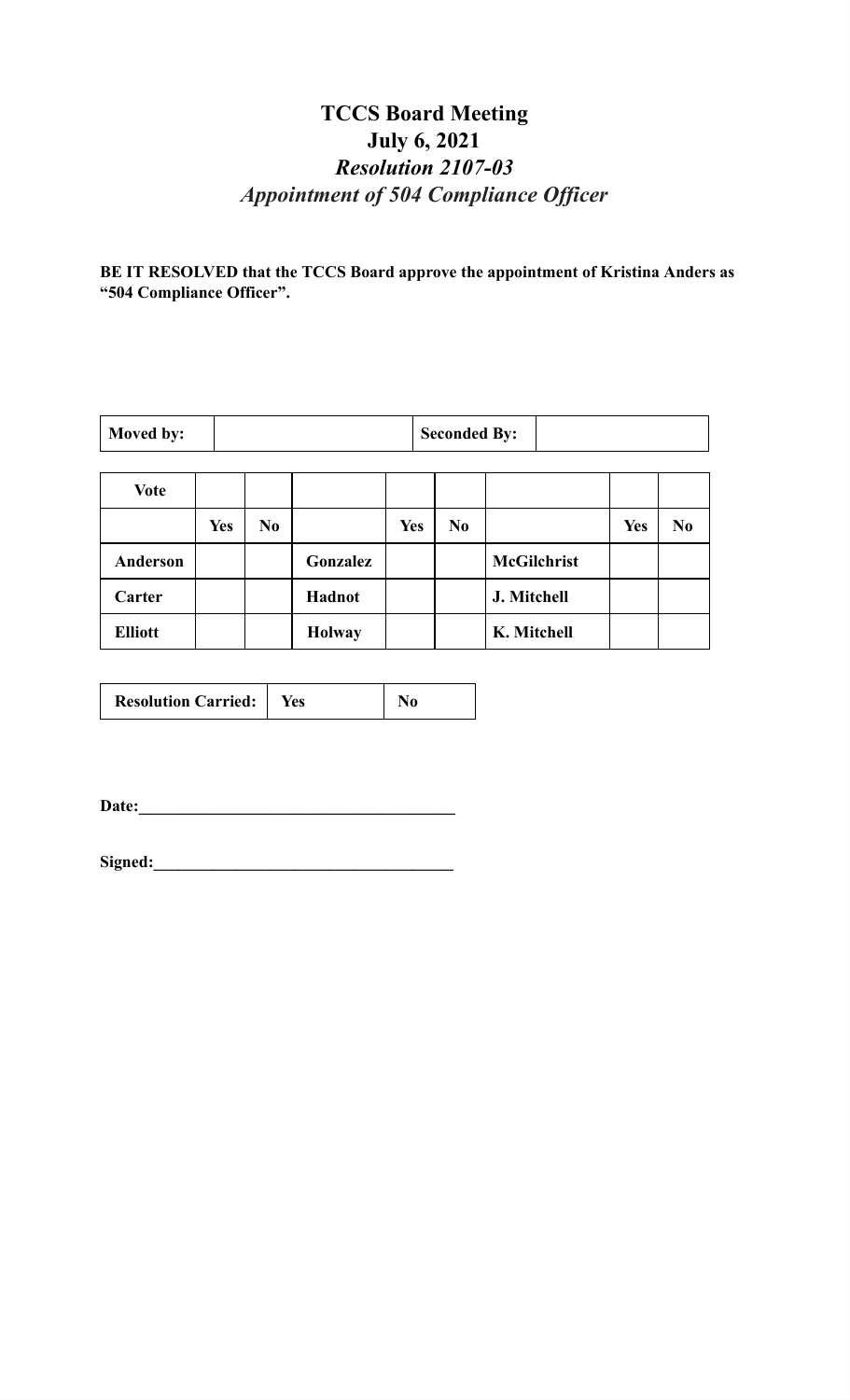# **TCCS Board Meeting July 6, 2021** *Resolution 2107-04 Appointment of Af irmative Action Of icer*

**BE IT RESOLVED that the TCCS Board approve the appointment of Ralph Gallo as "Affirmative Action Officer".**

| Moved by:       | <b>Seconded By:</b> |                |               |            |                |                    |            |                |
|-----------------|---------------------|----------------|---------------|------------|----------------|--------------------|------------|----------------|
| <b>Vote</b>     |                     |                |               |            |                |                    |            |                |
|                 | <b>Yes</b>          | N <sub>0</sub> |               | <b>Yes</b> | N <sub>0</sub> |                    | <b>Yes</b> | N <sub>0</sub> |
| <b>Anderson</b> |                     |                | Gonzalez      |            |                | <b>McGilchrist</b> |            |                |
| Carter          |                     |                | <b>Hadnot</b> |            |                | J. Mitchell        |            |                |
| <b>Elliott</b>  |                     |                | <b>Holway</b> |            |                | K. Mitchell        |            |                |

| <b>Resolution Carried:</b> |
|----------------------------|
|----------------------------|

**Date:\_\_\_\_\_\_\_\_\_\_\_\_\_\_\_\_\_\_\_\_\_\_\_\_\_\_\_\_\_\_\_\_\_\_\_\_\_\_**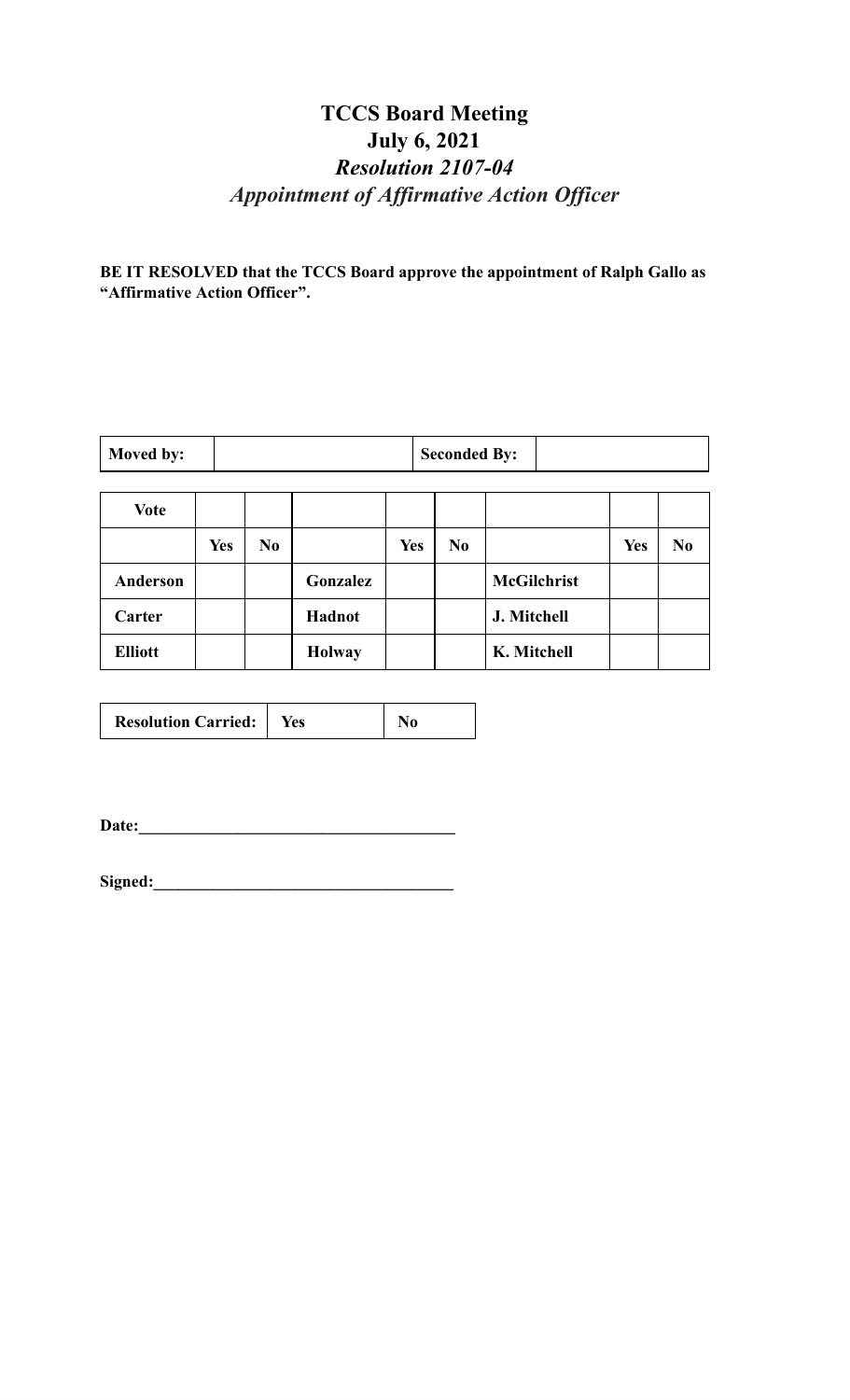# **TCCS Board Meeting July 6, 2021** *Resolution 2107-05 Personnel Appointments (Substitute Custodians)*

### **BE IT RESOLVED, the TCCS Board approve the following personnel appointments for the 2021-2022 school year:**

| <b>Name</b>         | <b>Position</b>             | Rate    |
|---------------------|-----------------------------|---------|
| <b>Robert Smith</b> | <b>Substitute Custodian</b> | \$18/hr |
| <b>Suzanne Falk</b> | <b>Substitute Custodian</b> | \$15/hr |

| Moved by: |  | <b>Seconded By:</b> |  |
|-----------|--|---------------------|--|
|-----------|--|---------------------|--|

| <b>Vote</b>     |            |                |               |            |                |                    |            |                |
|-----------------|------------|----------------|---------------|------------|----------------|--------------------|------------|----------------|
|                 | <b>Yes</b> | N <sub>0</sub> |               | <b>Yes</b> | N <sub>0</sub> |                    | <b>Yes</b> | N <sub>0</sub> |
| <b>Anderson</b> |            |                | Gonzalez      |            |                | <b>McGilchrist</b> |            |                |
| Carter          |            |                | Hadnot        |            |                | J. Mitchell        |            |                |
| <b>Elliott</b>  |            |                | <b>Holway</b> |            |                | K. Mitchell        |            |                |

| <b>Resolution Carried:</b>   Yes |  | $\bf N$ <sub>0</sub> |
|----------------------------------|--|----------------------|
|----------------------------------|--|----------------------|

**Date:\_\_\_\_\_\_\_\_\_\_\_\_\_\_\_\_\_\_\_\_\_\_\_\_\_\_\_\_\_\_\_\_\_\_\_\_\_\_**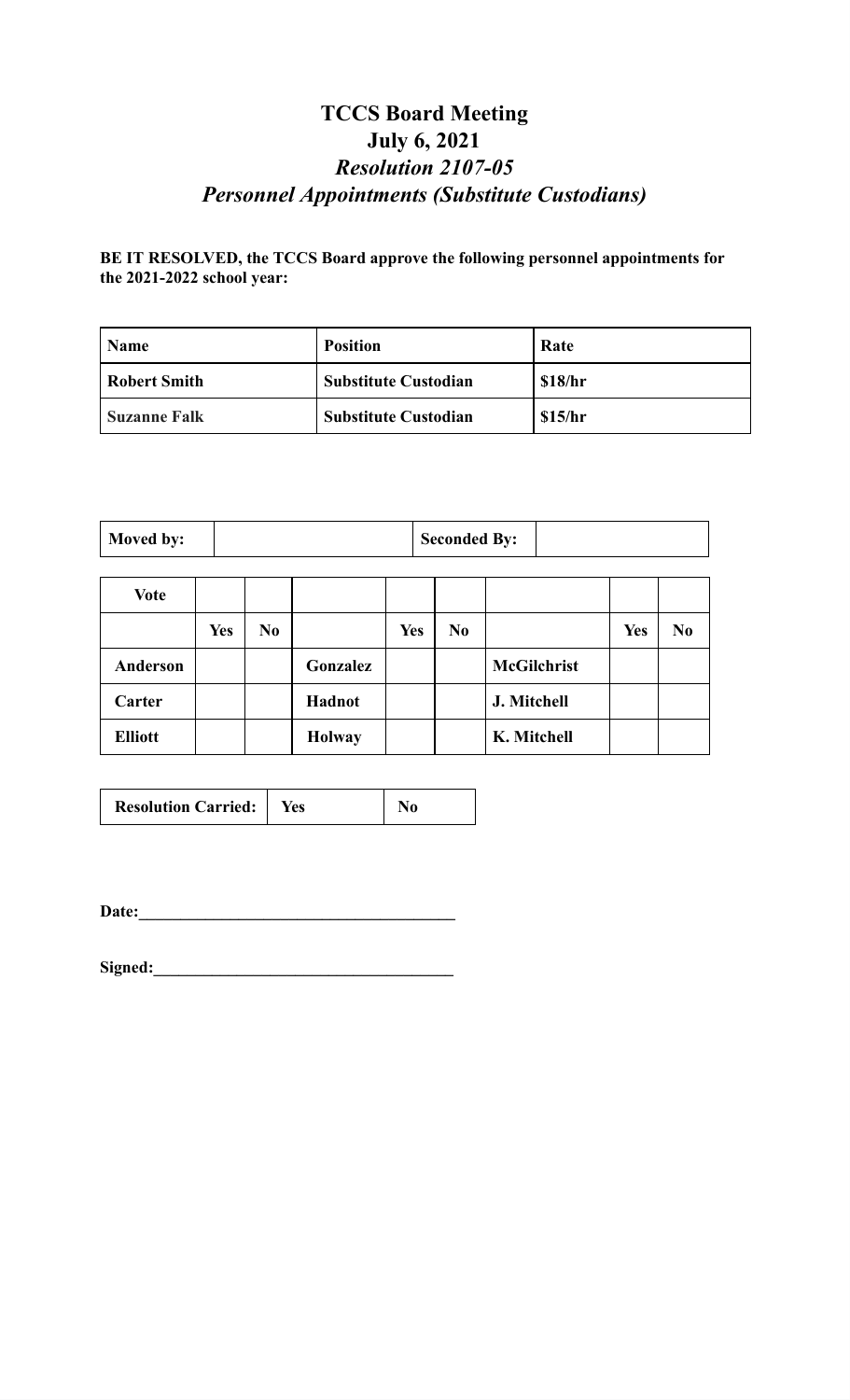# **TCCS Board Meeting July 6, 2021** *Resolution 2107-06 Personnel Appointment (Instructional Aide)*

### **BE IT RESOLVED, the TCCS Board approve the following personnel appointment for the 2021-2022 school year:**

| <b>Name</b>               | <b>Position</b>           | <b>Salary</b>     |
|---------------------------|---------------------------|-------------------|
| <b>Athos Vardouniotis</b> | <b>Instructional Aide</b> | \$41,570 (Step 1) |

| Moved by: | <b>Seconded By:</b> |  |
|-----------|---------------------|--|
|-----------|---------------------|--|

| <b>Vote</b>     |            |                |               |            |                |                    |            |                |
|-----------------|------------|----------------|---------------|------------|----------------|--------------------|------------|----------------|
|                 | <b>Yes</b> | N <sub>0</sub> |               | <b>Yes</b> | N <sub>0</sub> |                    | <b>Yes</b> | N <sub>0</sub> |
| <b>Anderson</b> |            |                | Gonzalez      |            |                | <b>McGilchrist</b> |            |                |
| Carter          |            |                | Hadnot        |            |                | J. Mitchell        |            |                |
| <b>Elliott</b>  |            |                | <b>Holway</b> |            |                | K. Mitchell        |            |                |

| <b>Resolution Carried:</b> | Yes |  |
|----------------------------|-----|--|

**Date:\_\_\_\_\_\_\_\_\_\_\_\_\_\_\_\_\_\_\_\_\_\_\_\_\_\_\_\_\_\_\_\_\_\_\_\_\_\_**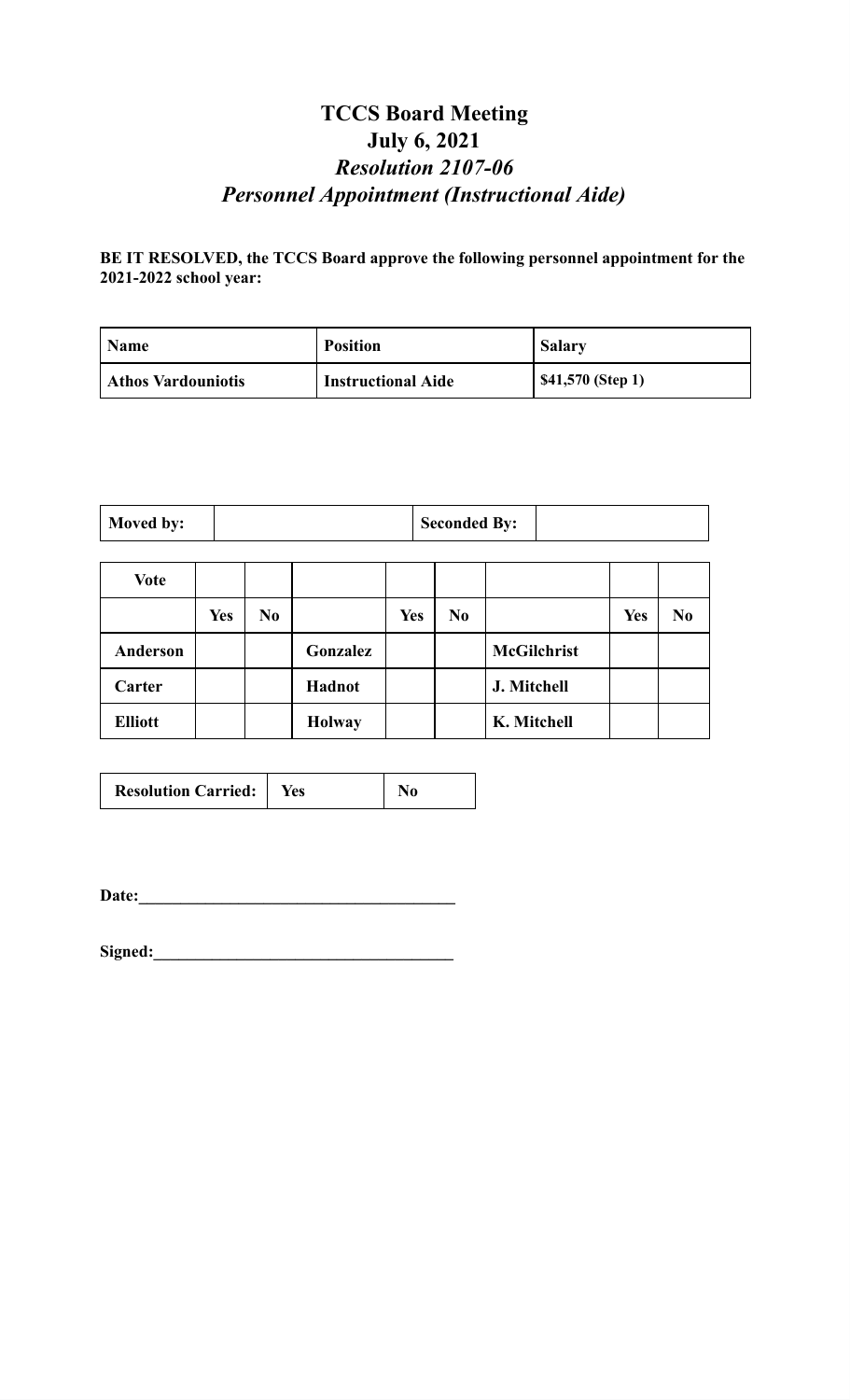## **TCCS Board Meeting July 6, 2021** *Resolution 2107-07 Summer Camp Field Trips*

**BE IT RESOLVED, the TCCS Board approve the following summer 2021 field trips:**

**July 14 - Turtle Back Zoo**

**July 21 - NJ Jackals Game**

**July 28 - Teaneck Cinemas**

**August 2 - New Milford Swim Club**

**Moved** by:  $\qquad$  **Seconded By:** 

| <b>Vote</b>     |            |                |               |            |                |                    |            |    |
|-----------------|------------|----------------|---------------|------------|----------------|--------------------|------------|----|
|                 | <b>Yes</b> | N <sub>0</sub> |               | <b>Yes</b> | N <sub>0</sub> |                    | <b>Yes</b> | No |
| <b>Anderson</b> |            |                | Gonzalez      |            |                | <b>McGilchrist</b> |            |    |
| Carter          |            |                | Hadnot        |            |                | J. Mitchell        |            |    |
| <b>Elliott</b>  |            |                | <b>Holway</b> |            |                | K. Mitchell        |            |    |

| <b>Resolution Carried:</b>   Yes |  | N <sub>0</sub> |
|----------------------------------|--|----------------|
|----------------------------------|--|----------------|

**Date:\_\_\_\_\_\_\_\_\_\_\_\_\_\_\_\_\_\_\_\_\_\_\_\_\_\_\_\_\_\_\_\_\_\_\_\_\_\_**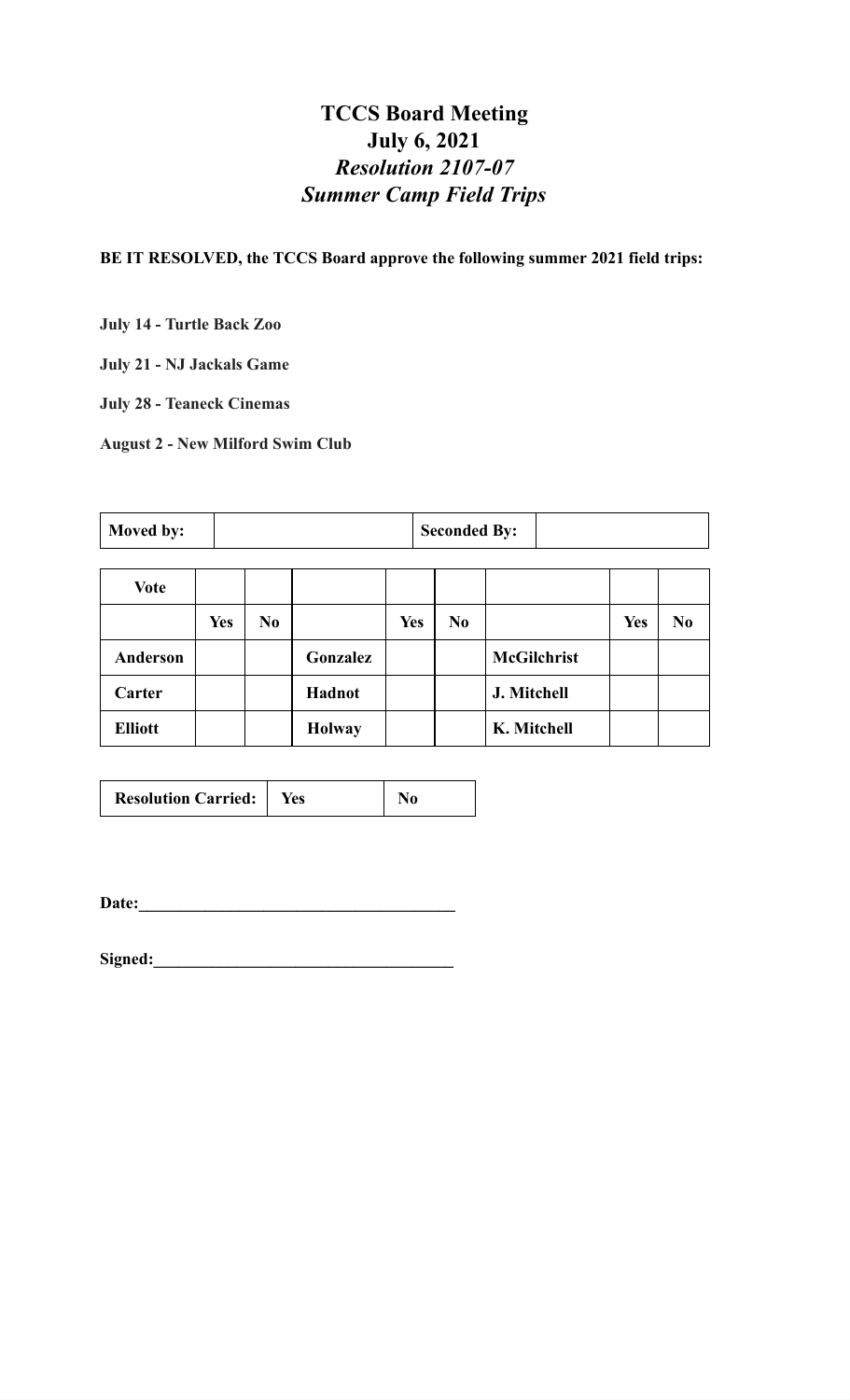## **TCCS Board Meeting July 6, 2021** *Resolution 2107-08 Summer Academic Programs*

**BE IT RESOLVED, the TCCS Board approve the following summer 2021 academic programs, per the school's ESSER II Funding Application:**

**PROGRAM / INSTRUCTOR: Soar into Reading and Literacy with Miss Lori Stuart GRADE LEVEL(S): For students entering grades 1, 2, 3, or 4 DATE(S): June 28 - July 9 (no class on July 5), 1pm-4pm, July 12 - July 23, 1pm-4pm**

**PROGRAM / INSTRUCTOR: Summer with the Superkids (and Ms. Laura Eckel) GRADE LEVEL(S): For students entering grade 2 DATE(S): June 28 - July 9, 9am-11am (no class on July 5)**

**PROGRAM / INSTRUCTOR: 5th and 6th Grade Prep with Ms. Nicole Johnson GRADE LEVEL(S): For students entering grades 4,5,&6 DATE(S): June 28 - July 9, 9am-11am (no class on July 5), July 12 - July 23, 9am-11am**

**PROGRAM / INSTRUCTOR: STEM with Dr. Nan Kurz GRADE LEVEL(S): For students entering grades 3-8 DATE(S): July 12 - July 22, 9am-11am (Gr. 3-4), July 12 - July 22, 12pm-2pm (Gr. 5-8)**

**Instructors will be paid a rate of \$50/hr**

 $\overline{\phantom{a}}$ 

 $\blacksquare$ 

| <b>Moved by:</b> |  |  |  | <b>Seconded By:</b> |  |  |  |  |  |  |
|------------------|--|--|--|---------------------|--|--|--|--|--|--|
|                  |  |  |  |                     |  |  |  |  |  |  |
|                  |  |  |  |                     |  |  |  |  |  |  |

 $\overline{\phantom{a}}$ 

 $\overline{\phantom{0}}$ 

| <b>Vote</b>     |            |                |               |            |                |                    |            |                |
|-----------------|------------|----------------|---------------|------------|----------------|--------------------|------------|----------------|
|                 | <b>Yes</b> | N <sub>0</sub> |               | <b>Yes</b> | N <sub>0</sub> |                    | <b>Yes</b> | N <sub>0</sub> |
| <b>Anderson</b> |            |                | Gonzalez      |            |                | <b>McGilchrist</b> |            |                |
| Carter          |            |                | Hadnot        |            |                | J. Mitchell        |            |                |
| <b>Elliott</b>  |            |                | <b>Holway</b> |            |                | K. Mitchell        |            |                |

| <b>Resolution Carried:</b> | <b>Yes</b> |  |
|----------------------------|------------|--|
|----------------------------|------------|--|

| Date: |  |  |
|-------|--|--|
|       |  |  |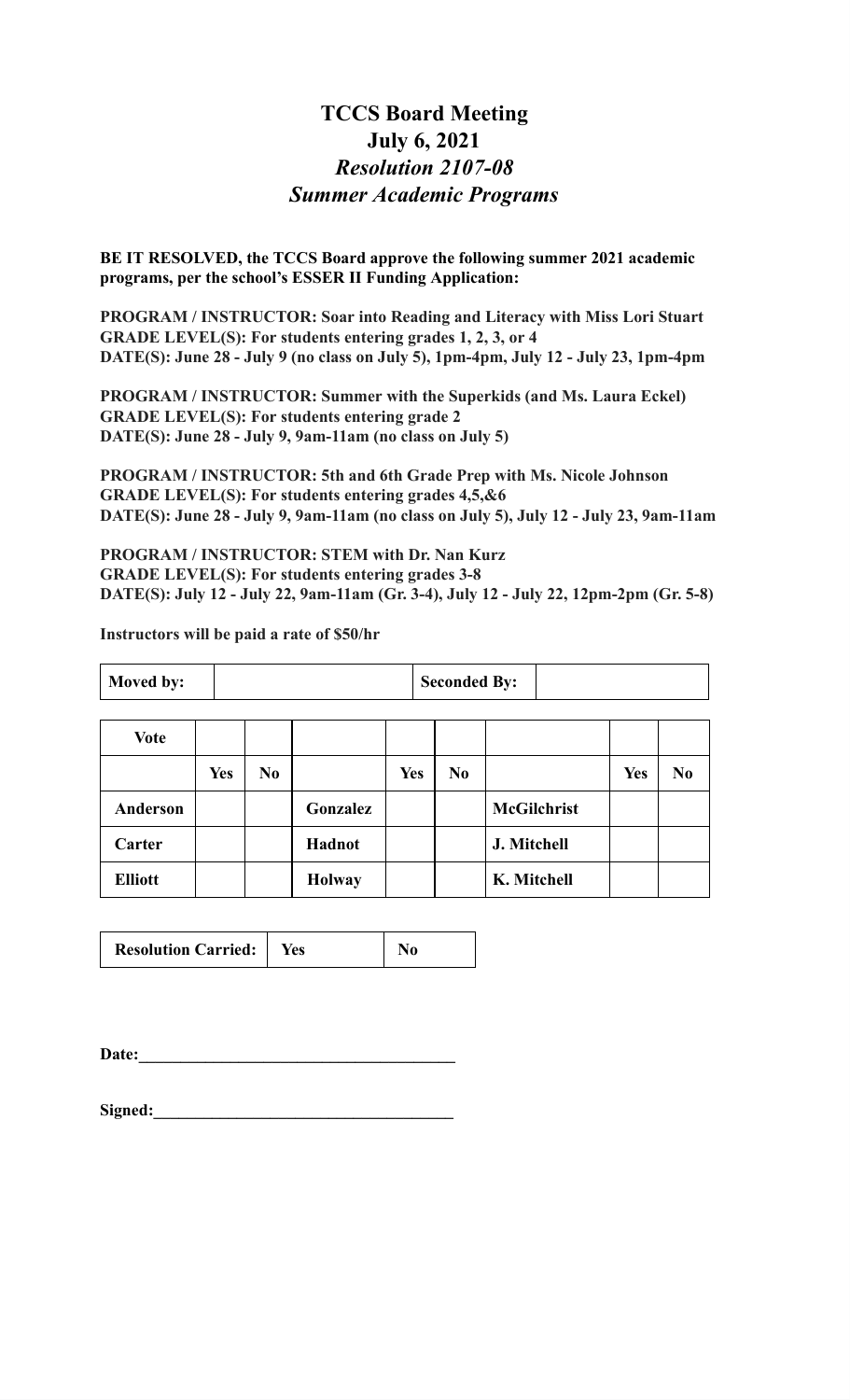# **TCCS Board Meeting July 6, 2021** *Resolution 2107-09 Acceptance of Resignation*

### **BE IT RESOLVED, the Board of Trustees Accept the resignation of Victoria Hanczyk effective August 31, 2021.**

| Moved by:      |            |                |               | <b>Seconded By:</b> |                |                    |            |                |
|----------------|------------|----------------|---------------|---------------------|----------------|--------------------|------------|----------------|
| <b>Vote</b>    |            |                |               |                     |                |                    |            |                |
|                | <b>Yes</b> | N <sub>0</sub> |               | <b>Yes</b>          | N <sub>0</sub> |                    | <b>Yes</b> | N <sub>0</sub> |
| Anderson       |            |                | Gonzalez      |                     |                | <b>McGilchrist</b> |            |                |
| Carter         |            |                | Hadnot        |                     |                | J. Mitchell        |            |                |
| <b>Elliott</b> |            |                | <b>Holway</b> |                     |                | K. Mitchell        |            |                |

| <b>Resolution Carried:</b> |     |  |
|----------------------------|-----|--|
|                            | Yes |  |

**Date:\_\_\_\_\_\_\_\_\_\_\_\_\_\_\_\_\_\_\_\_\_\_\_\_\_\_\_\_\_\_\_\_\_\_\_\_\_\_**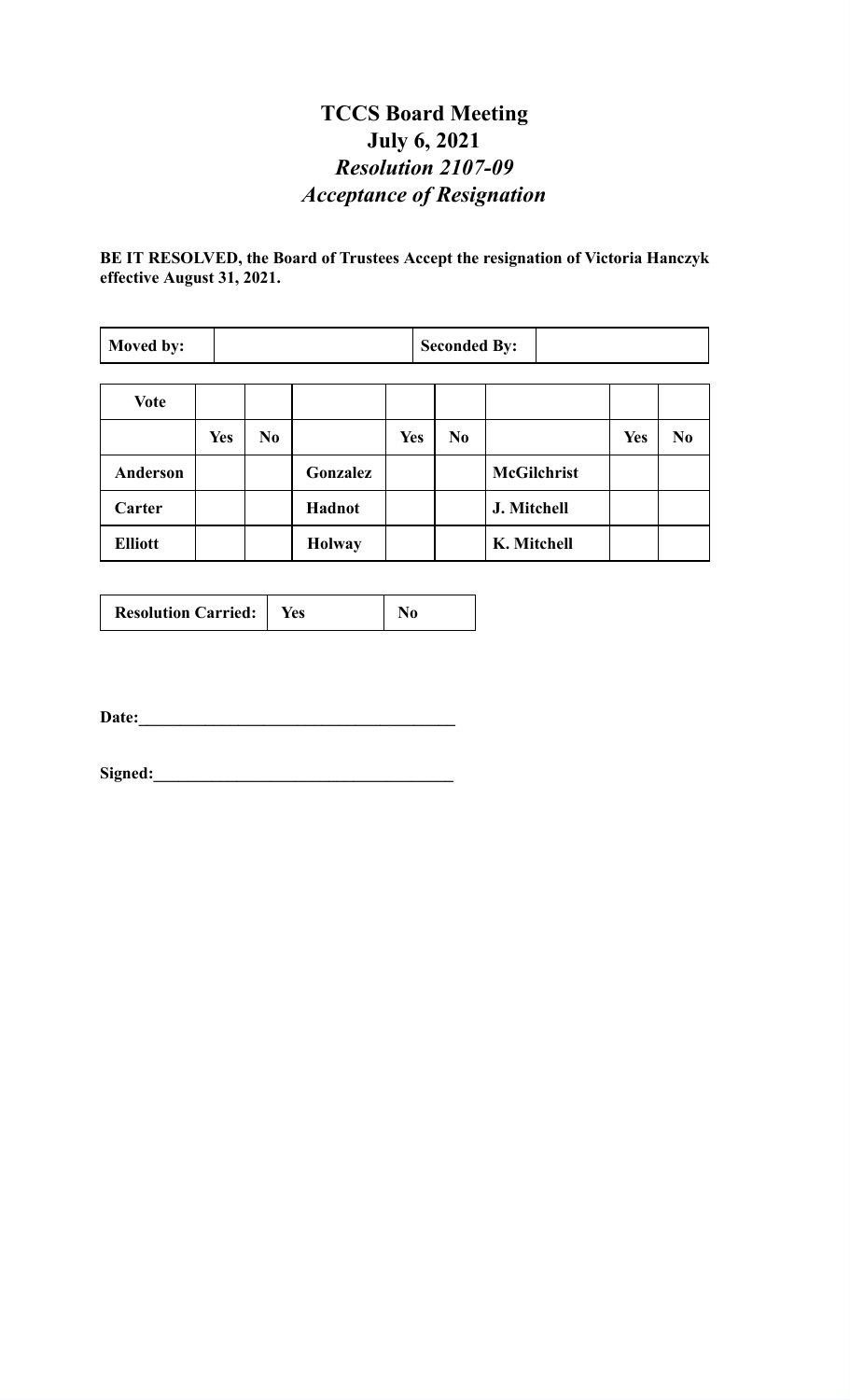## **TCCS Board Meeting July 6, 2021** *Resolution 2107-10 Education Services Agreements (NRESC)*

**BE IT RESOLVED, the Board of Trustees Approve the attached agreements with Northern Region Educational Services Commission for the 2021-2022 school year.**

| Moved by:       |            |                |               | <b>Seconded By:</b> |                |                    |            |                |
|-----------------|------------|----------------|---------------|---------------------|----------------|--------------------|------------|----------------|
|                 |            |                |               |                     |                |                    |            |                |
| <b>Vote</b>     |            |                |               |                     |                |                    |            |                |
|                 | <b>Yes</b> | N <sub>0</sub> |               | <b>Yes</b>          | N <sub>0</sub> |                    | <b>Yes</b> | N <sub>0</sub> |
| <b>Anderson</b> |            |                | Gonzalez      |                     |                | <b>McGilchrist</b> |            |                |
| Carter          |            |                | Hadnot        |                     |                | J. Mitchell        |            |                |
| <b>Elliott</b>  |            |                | <b>Holway</b> |                     |                | K. Mitchell        |            |                |

| <b>Resolution Carried:</b> | Yes |  |
|----------------------------|-----|--|
|----------------------------|-----|--|

Date: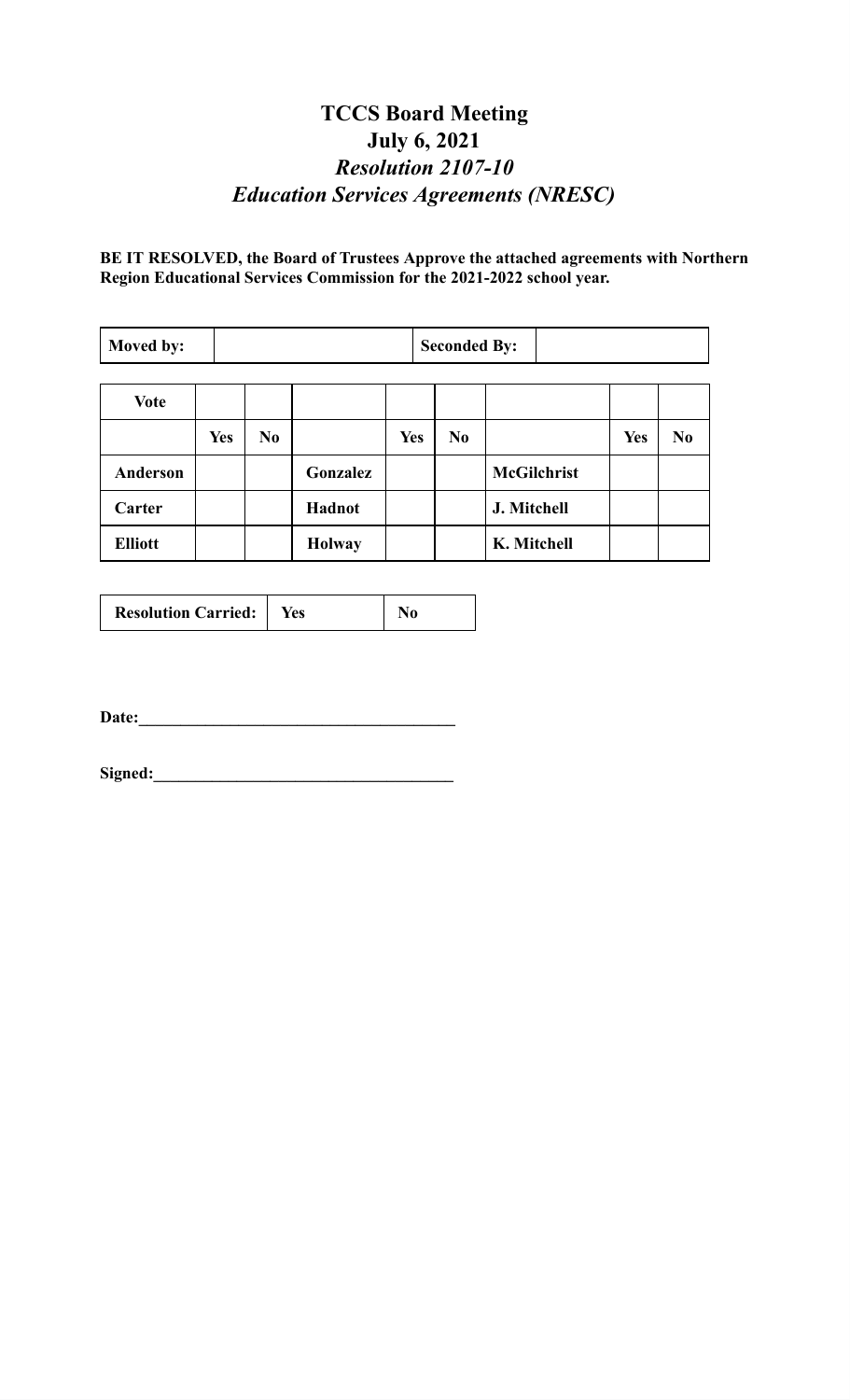# **TCCS Board Meeting July 6, 2021** *Resolution 2107-11 Mental Health Services Agreements*

### **BE IT RESOLVED, the Board of Trustees Approve the attached agreement with Care Plus to offer mental health services for the 2021-2022 school year.**

| Moved by:       |            |                |               | <b>Seconded By:</b> |                |                    |            |                |
|-----------------|------------|----------------|---------------|---------------------|----------------|--------------------|------------|----------------|
| <b>Vote</b>     |            |                |               |                     |                |                    |            |                |
|                 | <b>Yes</b> | N <sub>0</sub> |               | <b>Yes</b>          | N <sub>0</sub> |                    | <b>Yes</b> | N <sub>0</sub> |
| <b>Anderson</b> |            |                | Gonzalez      |                     |                | <b>McGilchrist</b> |            |                |
| Carter          |            |                | Hadnot        |                     |                | J. Mitchell        |            |                |
| <b>Elliott</b>  |            |                | <b>Holway</b> |                     |                | K. Mitchell        |            |                |

| <b>Resolution Carried:</b> | Yes |  |
|----------------------------|-----|--|
|----------------------------|-----|--|

**Date:\_\_\_\_\_\_\_\_\_\_\_\_\_\_\_\_\_\_\_\_\_\_\_\_\_\_\_\_\_\_\_\_\_\_\_\_\_\_**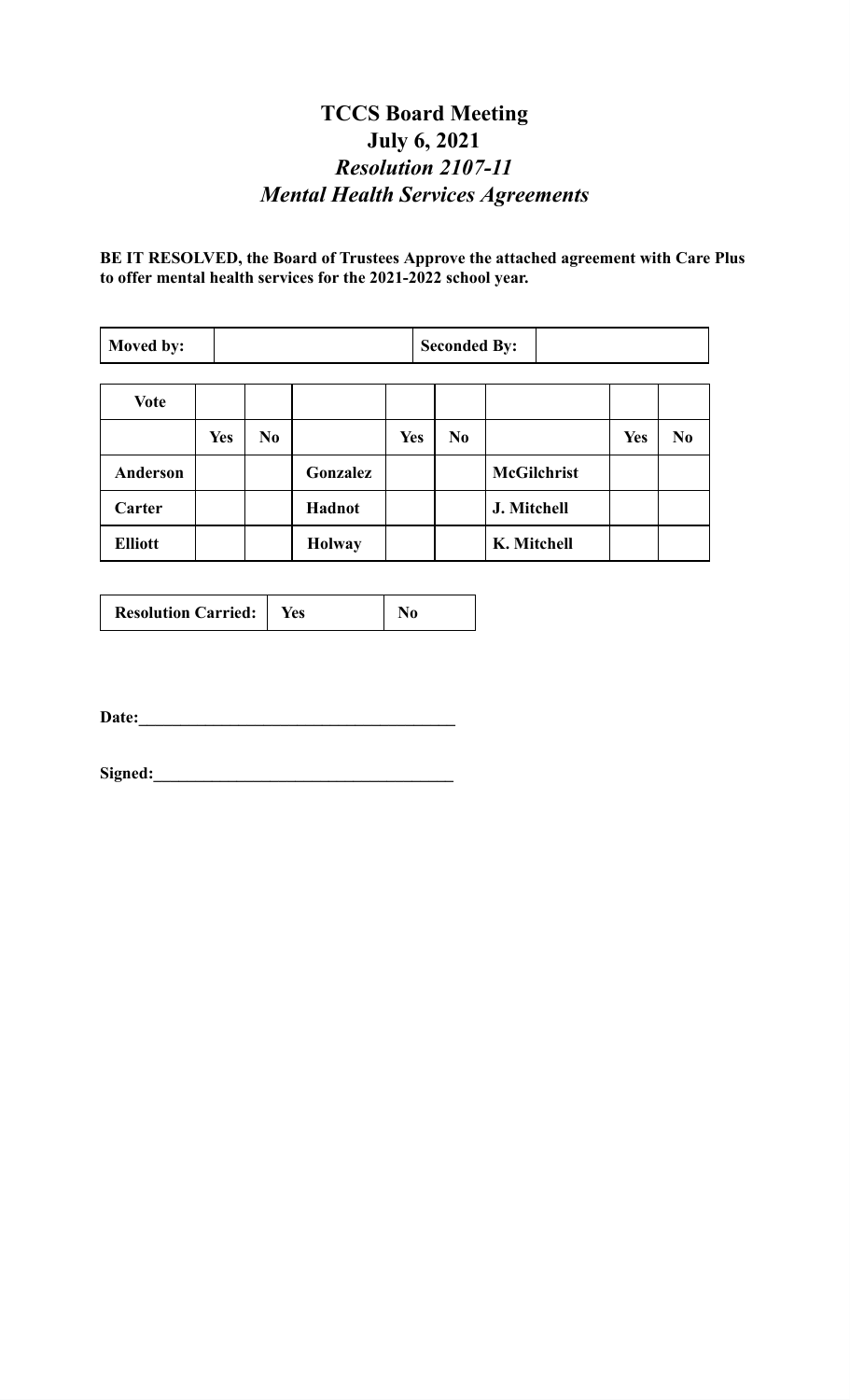# **TCCS Board Meeting July 6, 2021** *Resolution 2107-12 Closed Session (Litigation)*

#### **BE IT RESOLVED, that the Board go into closed session to discuss Special Education Litigation on July 6, 2021.**

| Moved by:      |            |                |               | <b>Seconded By:</b> |                |                    |            |                |
|----------------|------------|----------------|---------------|---------------------|----------------|--------------------|------------|----------------|
| <b>Vote</b>    |            |                |               |                     |                |                    |            |                |
|                |            |                |               |                     |                |                    |            |                |
|                | <b>Yes</b> | N <sub>0</sub> |               | <b>Yes</b>          | N <sub>0</sub> |                    | <b>Yes</b> | N <sub>0</sub> |
| Anderson       |            |                | Gonzalez      |                     |                | <b>McGilchrist</b> |            |                |
| Carter         |            |                | Hadnot        |                     |                | J. Mitchell        |            |                |
| <b>Elliott</b> |            |                | <b>Holway</b> |                     |                | K. Mitchell        |            |                |

| <b>Resolution Carried:</b><br>Yes |
|-----------------------------------|
|-----------------------------------|

**Date:\_\_\_\_\_\_\_\_\_\_\_\_\_\_\_\_\_\_\_\_\_\_\_\_\_\_\_\_\_\_\_\_\_\_\_\_\_\_**